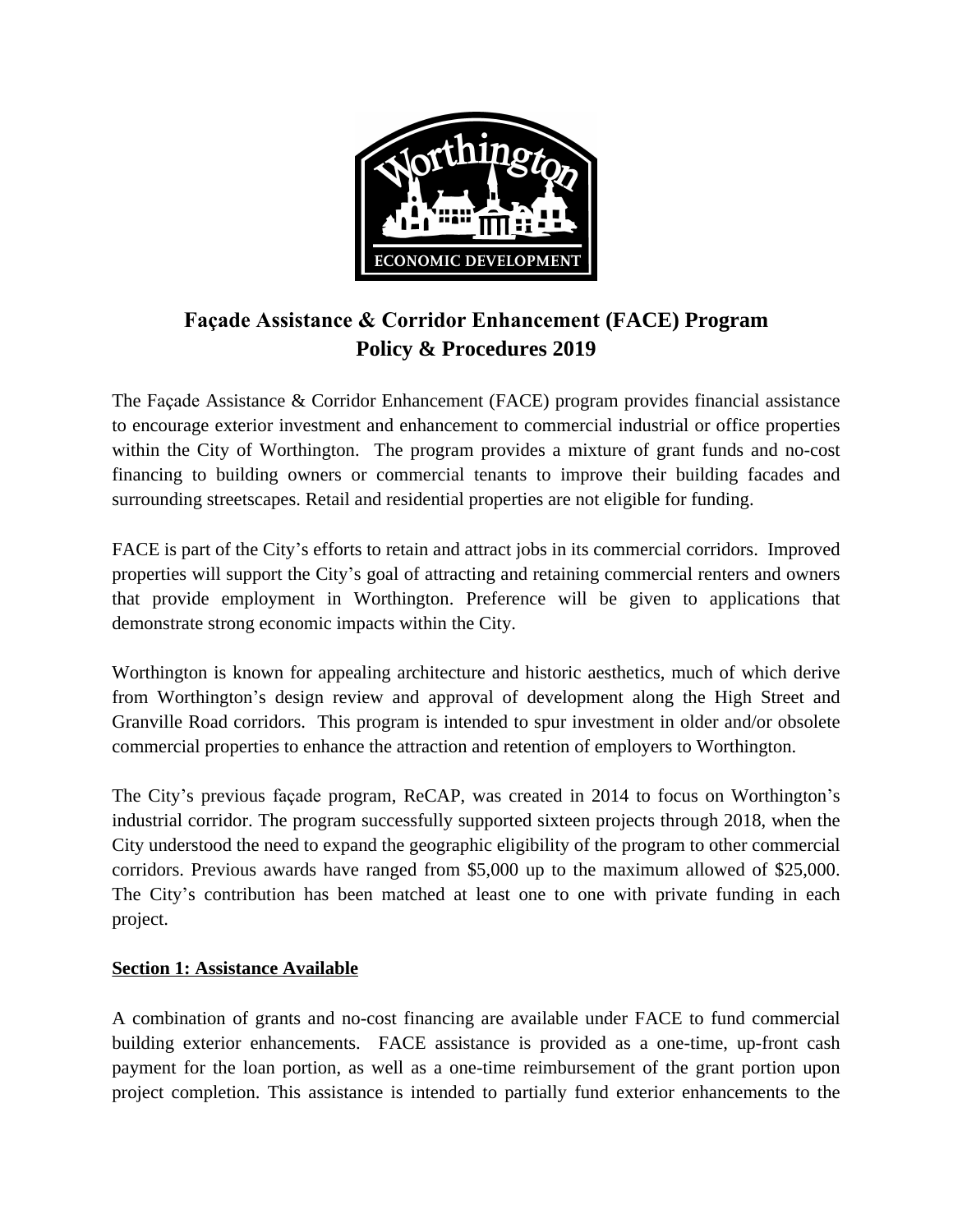properties and improve the aesthetics of the City to prevent devaluation and disinvestment along the various commercial corridors. This program is not intended to help offset routine/deferred maintenance.

The maximum FACE award is fifty percent (50%) of the lowest contractor's bid (three bids required) for work under the project. The maximum FACE award is \$25,000. The cash assistance award will be comprised of half grant and half loan (each capped at 25% of the total project cost). The awardee may elect to forego the loan portion, but the grant portion will still be capped at 25% of the total project cost. Each project has a maximum one-time grant reimbursement payment of \$12,500, and a maximum \$12,500 loan at zero percent (0%) interest for a term of up to three (3) years. The actual award amount is determined by the cost of the work to be done under the project. Here is an example of a FACE project award:

| Total Project Cost (Lowest of 3 Bids):<br>FACE Award (50% of Total Project Cost): | \$40,000<br>\$20,000 |
|-----------------------------------------------------------------------------------|----------------------|
|                                                                                   |                      |
| Loan Portion (25% of FACE Award):                                                 | \$10,000             |

As part of the FACE Program, the City provides design assistance to applicants through a contract with the Neighborhood Design Center. When potential applicants contact the City regarding interest in the program, City staff will connect them with the Neighborhood Design Center who will provide design advice and assistance related to meaningful ways to utilize funds to enhance the aesthetics of the property. This design assistance is provided at no cost to the applicant.

If qualified to do so, the applicant may perform the improvement work. FACE funds cannot be used to compensate the applicant for the purchase or rental of tools and equipment or for applicant's labor or the labor of family, friends, employees, or others with a financial interest in the business or property. In such instances, FACE can be used only to pay for materials.

An application seeking FACE funds must be filed with the City to be considered for funding. The City may solicit certain property owners or tenants to participate. Applications will be reviewed by City staff and then forwarded to the Worthington Community Improvement Corporation for recommendation to City Council.

Awards are subject to the availability of funds and are first-come, first-served. 2019 application review deadlines are:

February 28, 2019 April 26, 2019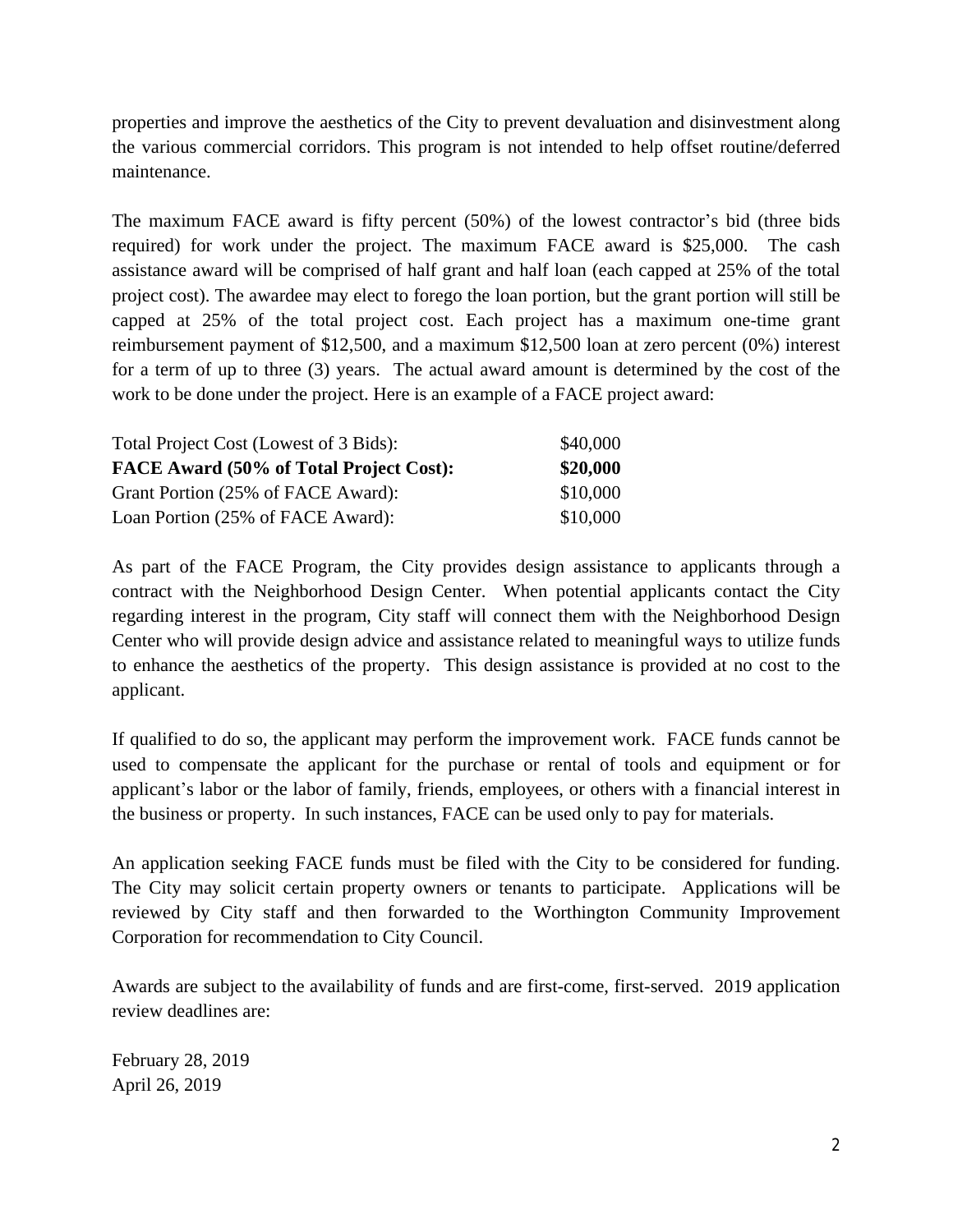June 28, 2019 August 30, 2019

The grant-loan award must be for exterior front façade enhancements (and/or side building elevation if located on a corner lot) and/or the streetscape adjacent to the subject building.

# **Section 2: Eligibility**

Building owners and tenants, with the property owner's approval, can apply for cash assistance if (1) the improvements are to a commercial building (industrial or office only – retail and residential are not eligible) within the City of Worthington; and (2) the applicant and building owners are in full compliance with City ordinances and regulations, including income and real estate tax obligations and building and zoning code regulations.

After an award is made, all build-out work must be completed according to the construction schedule submitted as part of the application. In all cases, FACE-assisted construction must be completed within 24 months of making application. All build-out work must be performed by licensed contractors which are bonded and insured for the project. All project work must be in compliance with applicable City building permit processes and planning commission approvals.

Applications must demonstrate, via a bank's letter of credit, loan commitment or personal financial statement, the ability of the applicant to complete the entire project as proposed and repay the loan portion of the cash assistance award.

To receive funding or otherwise participate in the program, recipients cannot be in violation of any City rules, regulations or ordinances. A project close-out occurs upon an awardee's submittal of any Certificates of Occupancy issued regarding the project, paid invoices to the licensed contractors and/or suppliers, and the full repayment of the loan component.

# **Table 1: Eligible Improvement Costs**

- Exterior painting that incorporates a major visual change
- Significant masonry cleaning and restoration modification (if part of an overall design restoration)
- Addition of awnings or replacement of awnings with a updated design style that results in a major visual enhancement
- Enhanced exterior building lighting that creates a noticeably enhanced appearance
- Storefront entry systems and individual windows and door replacement or modification (if part of an overall design restoration)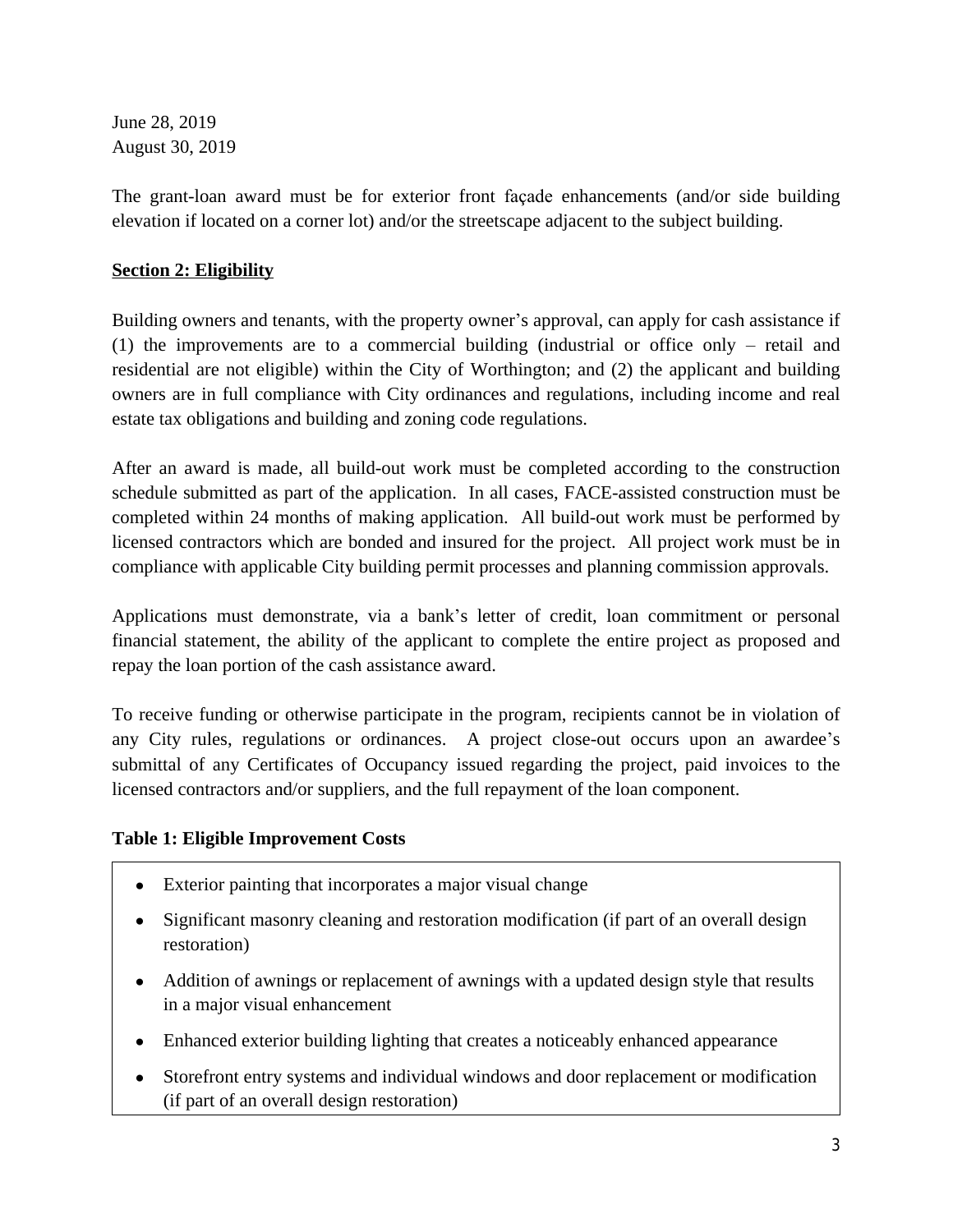- New or restored façade elements such as: cornices, soffits, canopies, and other detail elements
- Streetscape plantings, street furniture, new curbs and sidewalks, streetlights and related streetscape amenities
- Demolition (if part of an overall design)
- Signage, if new sign is in line with City overlay standards and/or new sign is significantly upgraded from existing old, out-of-date, substandard, or non-conforming signage
- Storm water improvements to parking lots

#### **Table 2: Ineligible Costs**

- Paying down on existing loans
- Routine/deferred maintenance (including painting, general masonry upkeep, general window and door upkeep, and repair or replacement of current lighting or removing inoperable lighting fixtures)
- Building Permit & Inspection Fees
- Working capital
- Security fencing or gates
- Inventory
- Roof repair or replacement
- Awning repair or replacement if utilizing the same style of awning
- Interior improvements of any kind

# **Section 3: Application & Grant Payment Process**

FACE assistance is appropriated by Worthington City Council as part of its annual budget process; in 2019, the program has been appropriated \$75,000.

Building owners or tenants with the building owner's approval, are to complete and submit the FACE Application Form, which must include digital photographs of the subject property as well as renderings or illustrations of the proposed improvements. The cost to prepare an application, if any, is solely the responsibility of the applicant.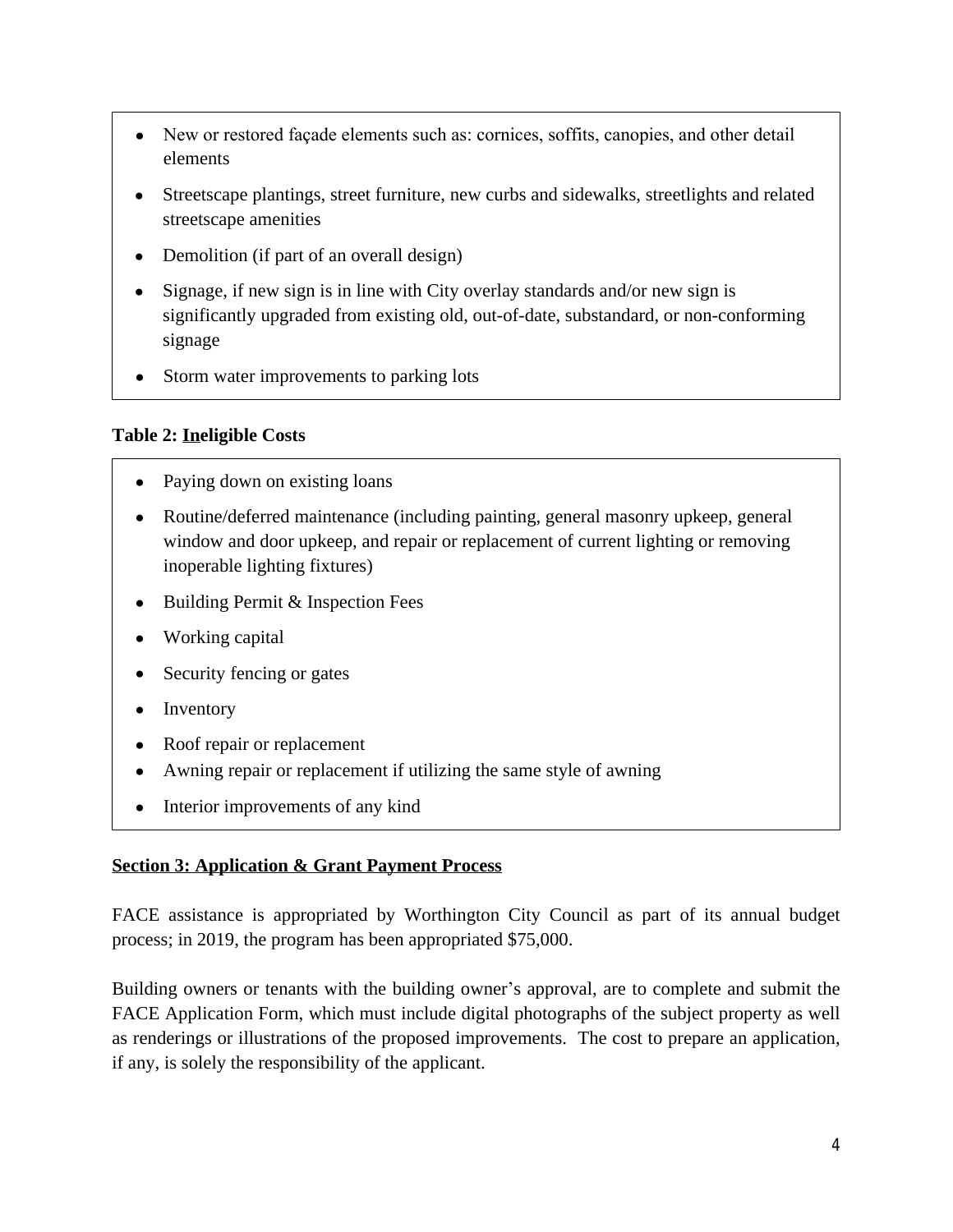Prospective applicants are encouraged to contact the City's Economic Development Manager to discuss the project before submitting application materials. When contact is made, the Economic Development Manager will provide information regarding the program and will connect the potential applicant with the Neighborhood Design Center. The Neighborhood Design Center will provide design advice and assistance at no cost to the applicant. The Neighborhood Design Center is available to prepare renderings or illustrations of the proposed project and assist with other parts of the application.

City staff will review submitted FACE applications after the review deadlines listed in Section 1 and prepare them for the Worthington Community Improvement Corporation. The Worthington Community Improvement Corporation will prepare formal recommendations of funding for projects to City Council. Awardees should receive the approval of City Council prior to any construction commencing under their respective projects.

A one-time, up-front cash payment for the loan portion will be remitted upon City Council approval of the project and execution of an agreement between the City and the awardee detailing the terms and conditions of assistance. The grant portion will be paid to the awardee as a one-time reimbursement, upon request, after the project work has been completed.

#### **Section 4: Selection Criteria**

City staff will process each FACE application that has been submitted by the review deadline and prepare it for full review by the Worthington Community Improvement Corporation. Applications for assistance will be measured according to the following:

- Current physical condition / exterior appearance
	- o Prominence and visibility of site
	- o Perceived age of facilities and lack of exterior upkeep
	- o Extent to which current conditions are impacting surrounding properties
- Project scope of work
	- o Improvements will positively impact the site's appearance along the corridor
	- o Improvements are in line with design expectations and build quality typical for similar properties in Worthington
	- o Scope of Work will result in impactful, lasting aesthetic benefit to the property and does not simply entail deferred maintenance
	- o Extent of pre-planning via the scope of work
	- o Estimated completion time of the project
- Project viability and demonstrated ability to repay
	- o Estimated total exterior project costs are reasonable and appropriate for the scope
	- o Bids are in line with trade customs and comparable projects in the area